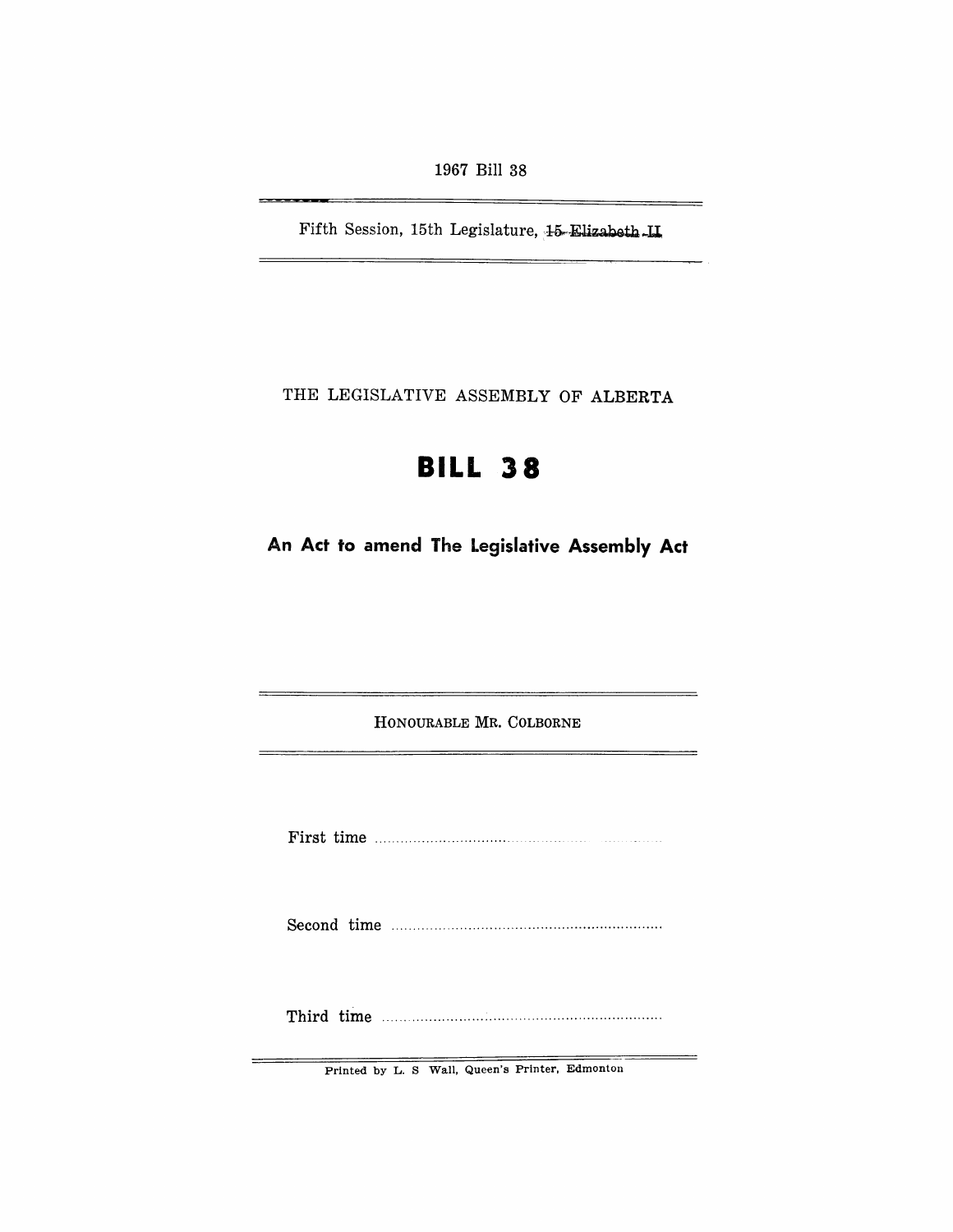## **BILL 38**

#### 1967

An Act to amend The Legislative Assembly Act

#### *(Assented to* , 1967)

HER MAJESTY, by and with the advice and consent of the Legislative Assembly of the Province of Alberta, enacts as follows:

*1. The Legislative Assembly Act* is hereby amended.

2. Section 12 is amended by adding the following clause after clause  $(n)$ :

(n1) applying for or receiving a municipal tax discount under *The Homeowners Tax Discount Act,* 

3. The following section is added after section 55:

*55a.* (1) Notwithstanding anything in this Act, where a member of the Legislative Assembly serves, during any interval between sessions of the Assembly, on a committee appointed by resolution of the Assembly or by the Lieutenant Governor in Council pursuant to a resolution of the Assembly, the member shall be paid, in respect of such service,

- (a) an allowance of \$25 a day for each day upon which he
	- $(i)$  attends a meeting of the committee, or
	- (ii) is otherwise engaged in the work or business of the committee, or
	- (iii) is absent from his place of residence and travelling to and from meetings of the committee or other work or business of the committee, and
	-
- (b) the reasonable disbursements actually expended for sustenance and accommodation
	- $(i)$  while travelling to or from committee meetings or other committee business, and
	- (ii) while attending committee meetings or other committee business,
	- and
- $(c)$  reasonable disbursements for travel other than by private automobile, or an allowance of 11 cents per mile for every mile travelled by private automobile.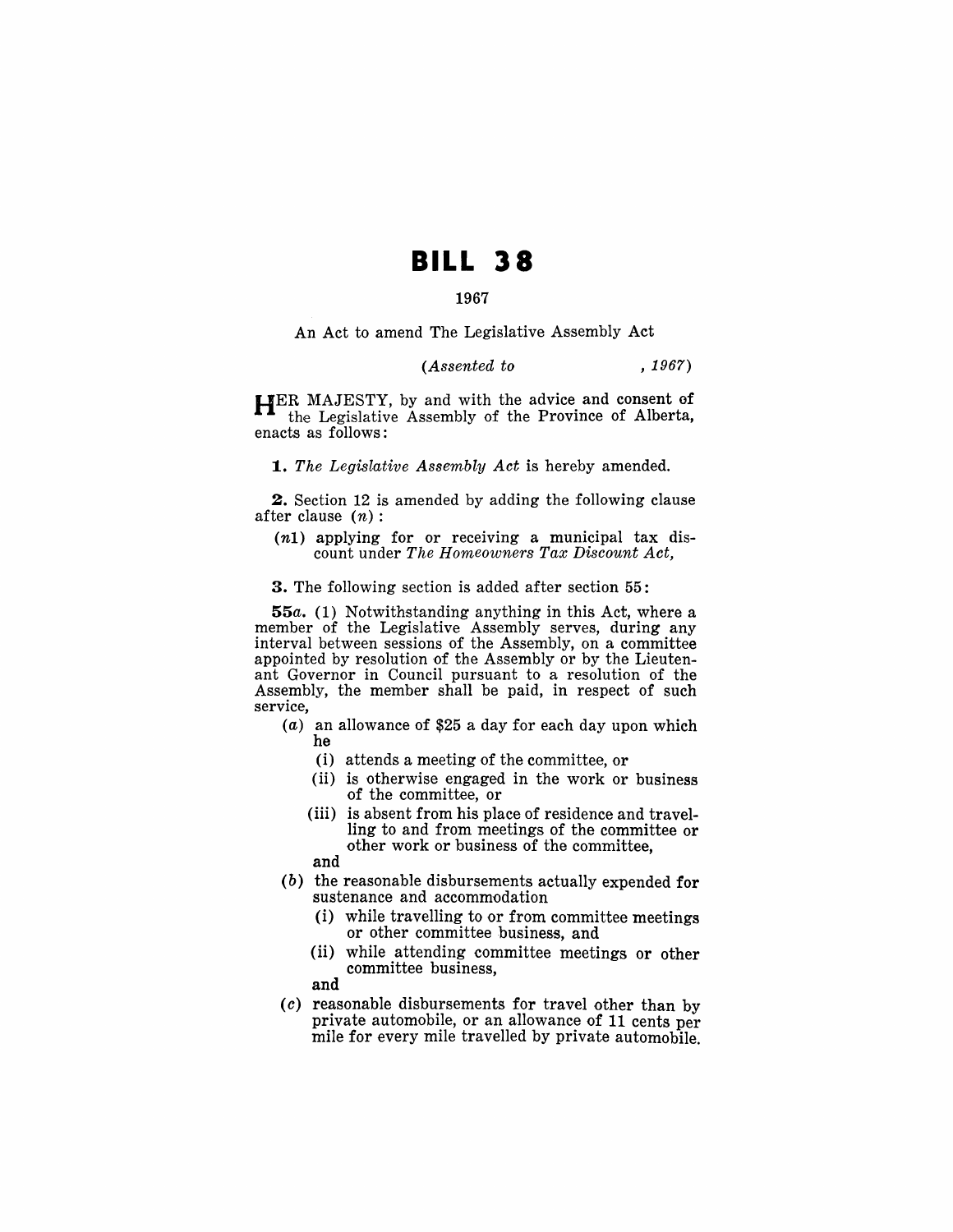### **Explanatory Notes**

**I.** This Bill amends chapter 174 of the Revised Statutes.

**2.** This addition makes it clear that an M.L.A. may receive the benefit of The Homeowners Tax Discount Act, without being disqualified.

**3.** This new section makes provision for M.L.A.s to receive an allowance plus expenses while doing committee work between sessions.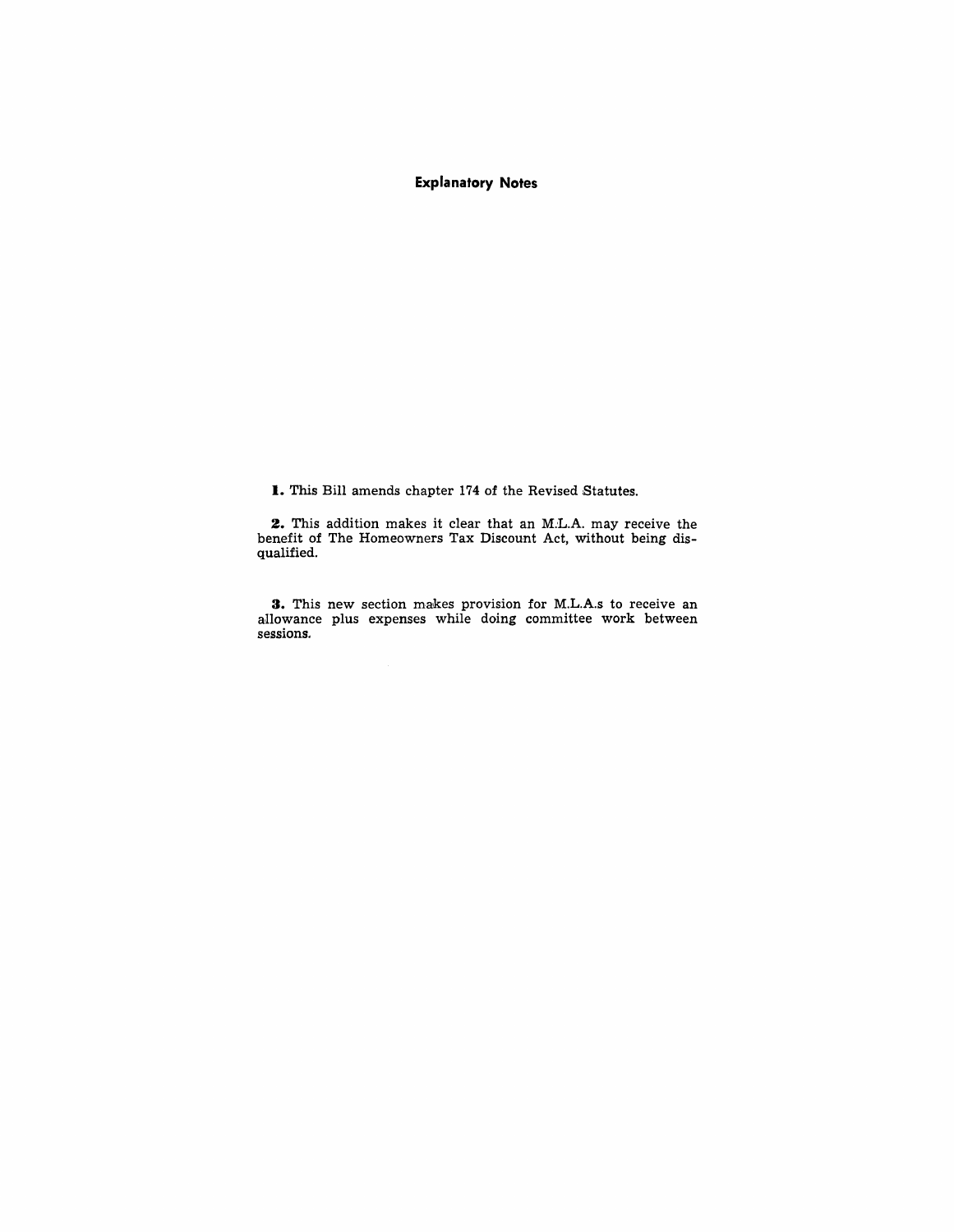(2) The receipt by a member of any money in payment of any allowance or disbursement pursuant to subsection (1) does not disqualify him as a member of the Legislative Assembly or from sitting and voting in the Assembly.

4. Schedule 1 is amended

(a) by striking out the description of the Electoral Division of Bonnyville and by substituting the following:

Electoral Division of Bonnyville, the boundary whereof is as follows: Commencing at the intersection of the north boundary of township 72 with the east boundary of the Province; thence southerly along the said east boundary to the north boundary of township 58; thence westerly along the said north boundary to the east boundary of the Kehiwin Indian Reserve No. 123; thence southerly, westerly and northerly along the east, south and west boundaries of the said Indian Reserve to the north boundary of township 58; thence westerly along the said north boundary to the east boundary of range 10, west of the 4th meridian; thence northerly along the said east boundary to the north boundary of township 63; thence easterly along the said north boundary to the east boundary of range 9, west of the fourth meridian; thence northerly along the said east boundary to the north boundary of township 72 ; thence easterly along the said north boundary to the point of commencement.

(b) by striking out the description of the Electoral Division of St. Paul and by substituting the following:

Electoral Division of St. Paul, the boundary whereof is as follows: Commencing at the northeast corner of section 36, township 62, range 14, west of the 4th meridian; thence easterly along the north boundary of township 62 to its intersection with the left bank of the Beaver River in section 32, township 62, range 10, west of the 4th meridian; thence downstream along the said left bank to the east boundary of range 10, west of the 4th meridian; thence southerly along the said east boundary to the north boundary of township 58; thence easterly along the said north boundary to the west boundary of the Kehiwin Indian Reserve No. 123; thence southerly, easterly and northerly along the west, south and east boundaries of the said Indian Reserve to the north boundary of township 58; thence easterly along the said north boundary to the east boundary of the Province; thence southerly along the said east boundary to the left bank of the North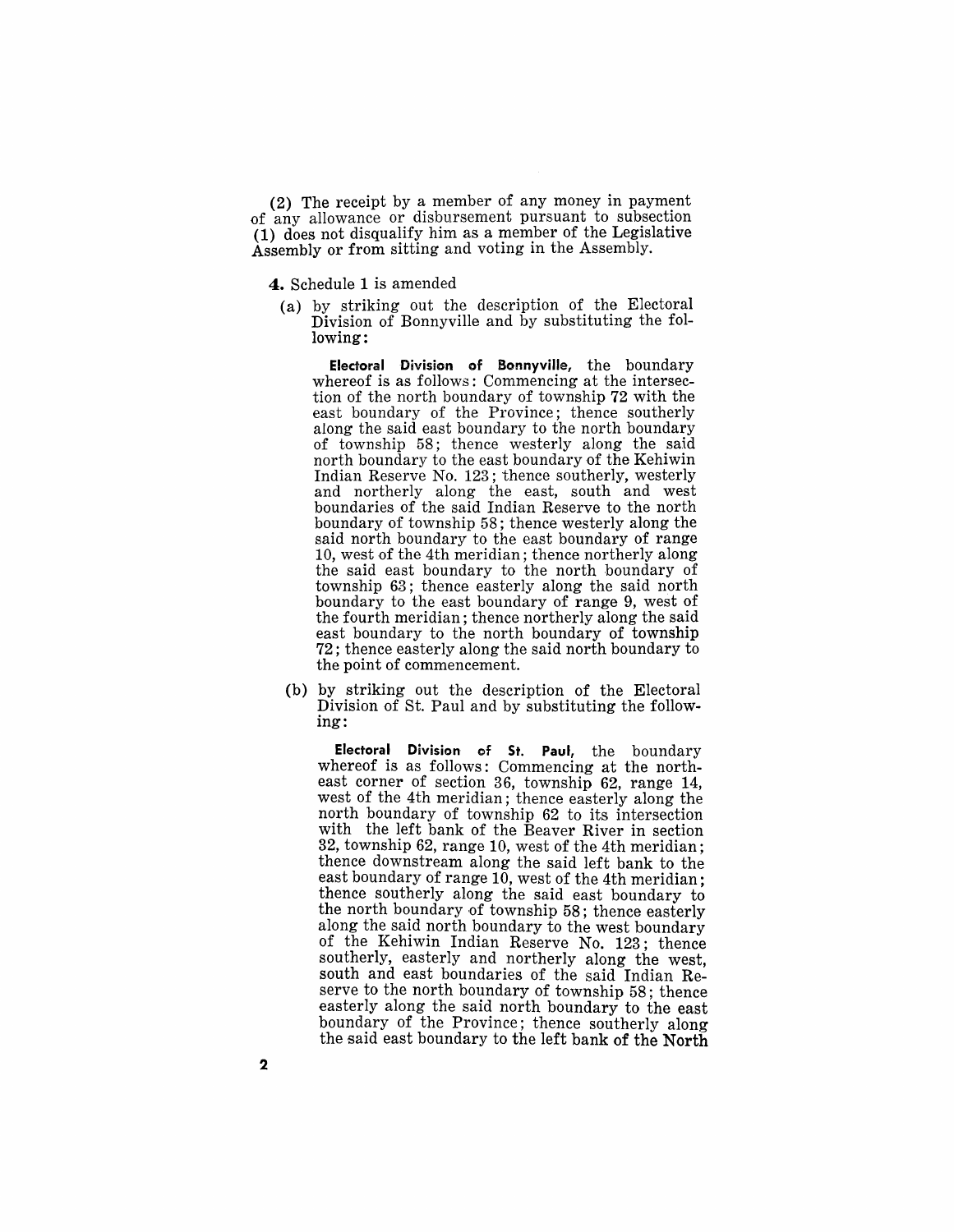**4.** These amendments to Schedule 1 correct an error **in** the description of the boundary between 2 Electoral Divisions.